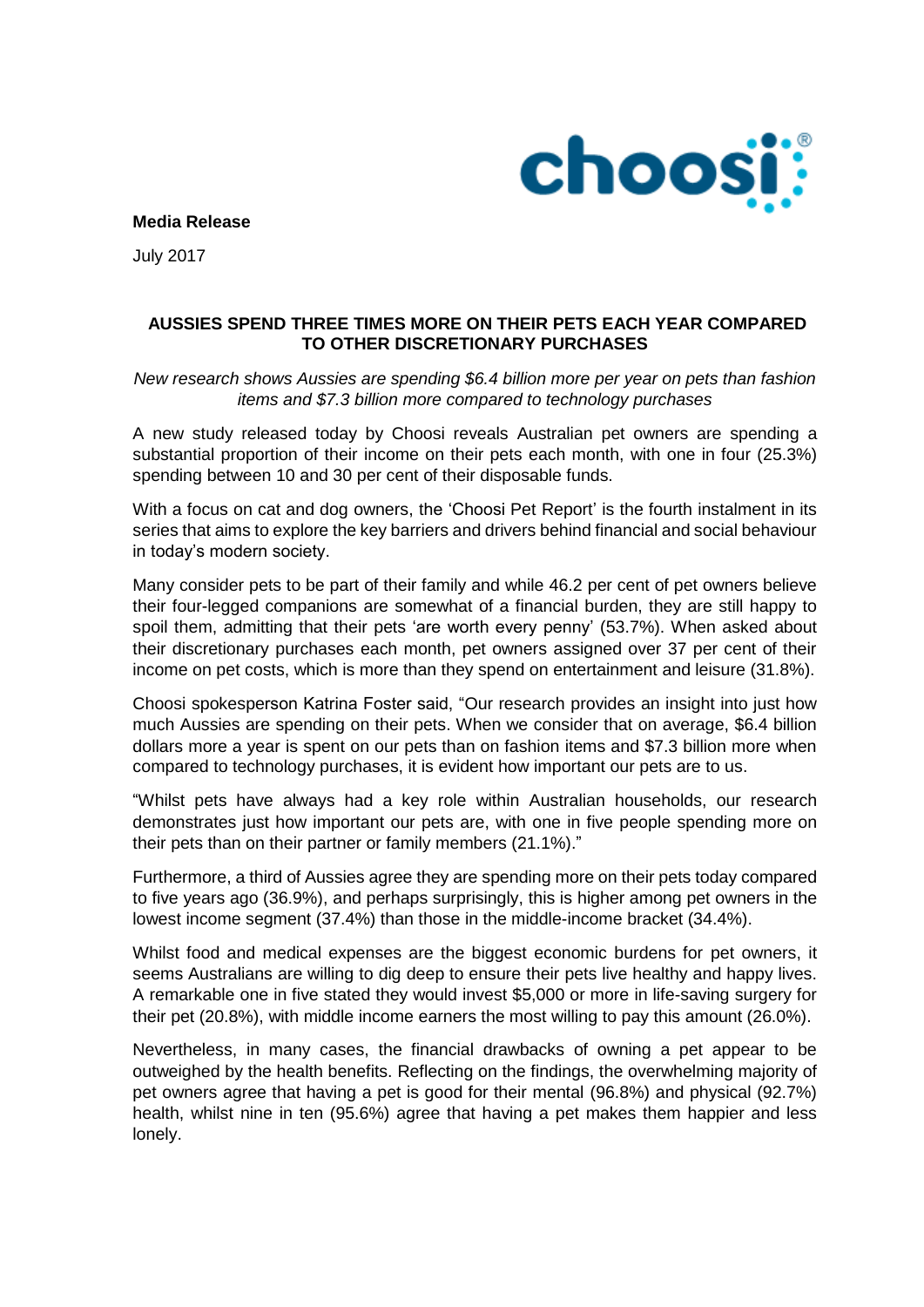Associate Professor Pauleen Bennett, a psychologist from La Trobe University who specialises in understanding human-animal relationships, said, "Australians are historically a nation of animal lovers and their bank statements certainly reflect this. Whilst one third openly admit they spend more on their pet than they should (34.4%), many feel comfortable with this thanks to pets' natural ability to reduce stress levels and put their owners in a good mood."

"With the vast majority of people admitting they spend more time caring for their pets' health than their own (54.1%), it is obvious that our pets are more than just companions. For many Australians, pets are the centre of their world and they are prepared to sacrifice luxury items, brand names and might even allow their health and finances to suffer for the sake of their pets."

It's clear that the health upside a pet can bring is worth the price considering Aussie pet owners would like to do more, with two in five admitting that they wish they could spend more on their pets than they currently do (43.6%), and one in six stating they would sacrifice just about anything for their pet (15.0%).

"Whilst the costs, sacrifices and lifestyle adjustments that people make for their pets may seem extreme, many Aussies feel this is justified because of the incredible benefits they receive from owning a pet," concluded Mrs Foster.

## **Additional findings from the report**

- After parting with approximately \$492 to purchase a pet, Aussie pet owners spend an average of \$115 per month to care for their pets.
- Half (50.7%) of pet owners agree that they are more likely to buy expensive food brands for their pets than for themselves.
- More than a third (36.4%) admit that they are willing to sacrifice personal luxuries for their pets if they had to.
- Three in five Aussie pet owners insist that nothing is too good for their pets (59.2%).
- Close to seven in 10 (69.1%) say their pets reduce their stress levels, and two in five believe that owning a pet puts them in a good mood (59.0%).
- Cat-only owners are the most likely to say their pets improve their mental health (79.9%).
- Dog-only owners are the most likely to claim that their pets encourage them to exercise (71.1%) and generally keep active (59.5%).

**ENDS** 

**Media Enquiries** Heather Doherty **Ben Ingram** Account Manager Assistant Account Executive Hill + Knowlton Strategies **Hill + Knowlton Strategies** P: 02 9286 1257 P: 02 9286 1246 M: 0452 582 305 M: 0401 554 097 E: [heather.doherty@hkstrategies.com](mailto:heather.doherty@hkstrategies.com) E: [ben.ingram@hkstrategies.com](mailto:ben.ingram@hkstrategies.com)